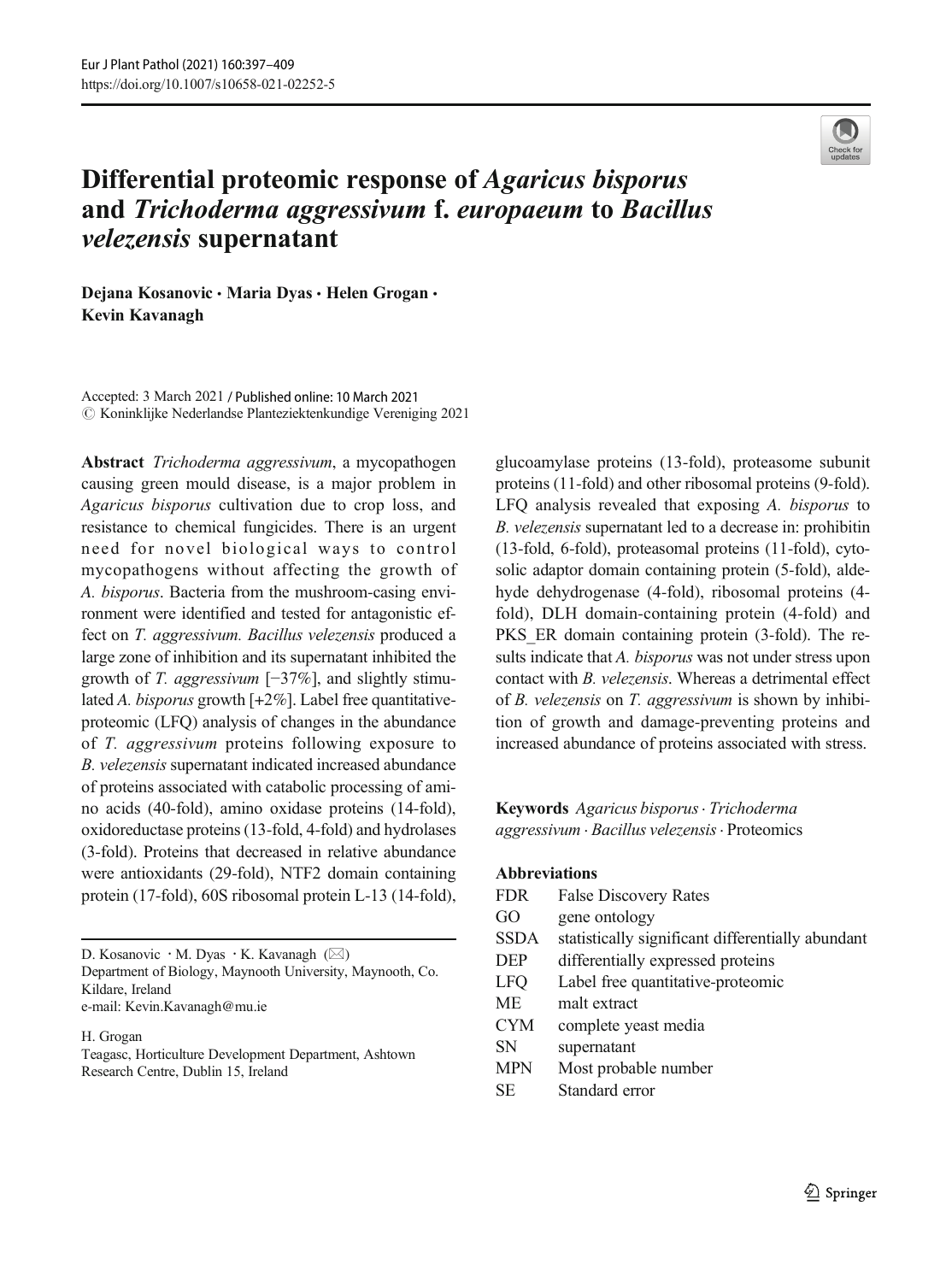#### Introduction

The world mushroom industry is dominated by five species: shiitake (*Lentinula* sp.) (20%), oyster mushrooms (Pleurotus spp.) (19%), wood ear mushroom (Auricularia spp.) (17%), common or white button mushroom (Agaricus bisporus (Lange) Imbach) (15%) and Enoki mushrooms (Flammulina velutipes (Curtis) Singer) (11%) with China accounting for 87% of total production (Royse et al. [2017](#page-11-0)). Outside of Asia, A. bisporus is the dominant species grown in North America and Europe (Royse et al. [2017](#page-11-0)) and the main horticultural crop in the Republic of Ireland (Alexander [2015](#page-10-0)). Cultivation of A. bisporus relies upon the use of a hybrid strain that was developed in 1980s, the Horst-U1 strain varieties. Thus, there is a lack of genetic diversity worldwide, making the global crop susceptible to attack from a variety of pathogens (Savoie et al. [2013](#page-11-0)).

Two sub-species of T. aggressivum (Samuels & W Gams): T. aggressivum f. europaeum (biotype Th4) and T. aggressivum f. aggressivum (biotype Th2), are responsible for causing green mould disease of A. bisporus, which is visible as a green sporulating mould on the mushroom substrate surface (Kosanović et al. [2013\)](#page-10-0). T. aggressivum can destroy a mushroom crop if it gets into freshly spawned Phase II compost. The pathogen is extremely well-suited to the mushroom growing conditions at this stage of production. It is fast growing when presented with carbohydrate-rich substrates and it is well suited to the growing temperatures of A. bisporus (Grogan [2008](#page-10-0)).

Mycopathogens such as green mould on mushroom crops are challenging to treat because both pathogen and its host are fungal (Grogan [2006](#page-10-0); Potočnik et al. [2015\)](#page-11-0). A limited number of chemical fungicides are officially approved for use against mushroom diseases, depending on local pesticide regulations, and currently include: prochloraz, metrafenone, thiabendazole and chlorothalonil (Grogan [2008](#page-10-0); Kosanović et al. [2015;](#page-11-0) Potočnik et al. [2015\)](#page-11-0). The continuous usage of fungicides as a disease control strategy on mushrooms farms can lead to the development of pathogen resistance and host sensitivity (Fletcher and Yarham [1976;](#page-10-0) Grogan and Gaze [2000](#page-10-0); Romaine et al. [2005;](#page-11-0) Gea et al. [2005](#page-10-0); Grogan [2006](#page-10-0); Potočnik et al. [2015\)](#page-11-0). Pesticide use worldwide is under scrutiny due to concerns about their impact on biodiversity, the environment and human health. In the EU, pesticide use is currently regulated by the Sustainable Use of Pesticides Directive (SUD) 2009/128/EC (Anon [2009](#page-10-0)), which advocates an integrated pest management (IPM) approach to pest and disease control. This involves many practices including pest prevention and monitoring, using sustainable biological or non-chemical methods where possible and using anti-resistance strategies to maintain effectiveness of products. There is an urgent requirement for more biological control products for the mushroom sector. Serenade® is a widely used bio-fungicide for many years containing non-pathogenic Bacillus velezensis strain QST 713 (Kosanović et al. [2013](#page-10-0); Pandin et al. [2018](#page-11-0)) while Serifel® is a more recent product based on Bacillus amyloliquefaciens strain MBI600, both are approved for use against the mushroom pathogen Trichoderma aggressivum but there is little information on how they interact with the host and pathogen to achieve control (Kosanović et al. [2013](#page-10-0)).

Proteomics, the study of proteins and protein interactions in a cell or organism, is an advanced technology that allows a greater understanding of disease states in combination with bioinformatics. This technology can be used to give an insight into what is occurring upon contact between the host and the pathogen on the proteome level (Cho [2007\)](#page-10-0). By identifying particular proteins that have been either over-expressed or underexpressed as a result of this contact, and determining affected biochemical pathways, it is possible to begin to build a picture of the exact mechanisms underlying the pathogenicity or defence mechanisms of a cell.

Since naturally occurring bacteria and fungi coexist and compete within the mushroom growing substrate, native Bacillus spp. are considered as potential alternatives to chemical control of green mould disease (Védie and Rousseau [2008;](#page-11-0) Kosanović et al. [2013](#page-10-0); Potočnik et al. [2019](#page-11-0)). This paper details the testing of a supernatant derived from an environmental isolate of Bacillus velezensis as a potential biocontrol agent against green mould disease in A. bisporus cultivation. Bacteria supernatants, also known as culture filtrates, contain the microbial secretome with a range of toxins, enzymes and other products secreted by microbes that may play a role in pathogenesis (Mc Namara et al. [2017](#page-11-0); Kosanović et al. [2019\)](#page-11-0).

The aim of the work presented here was to characterise the proteomic interactions between (i) A. bisporus and B. velezensis, and (ii) T. aggressivum and B. velezensis.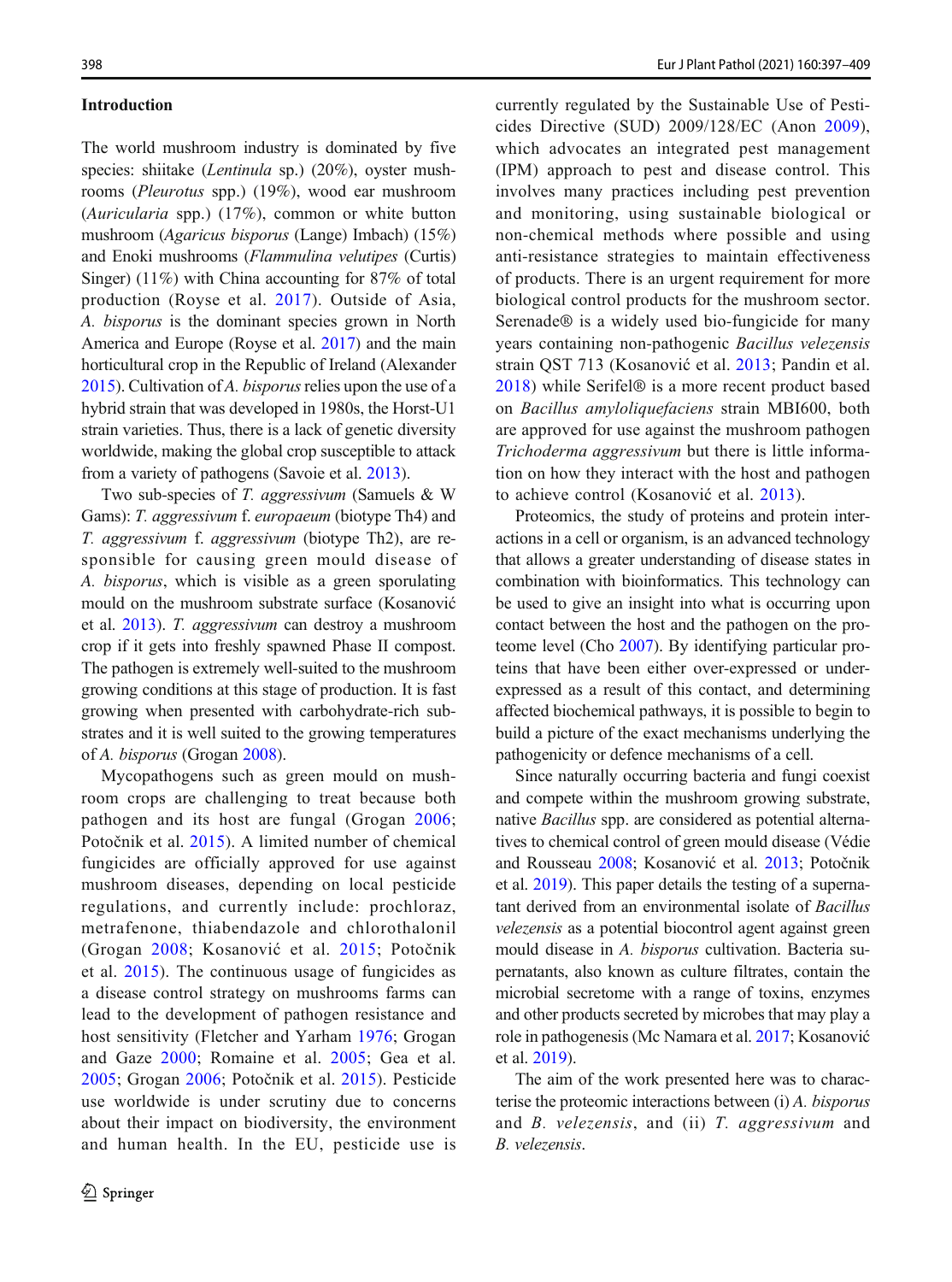## Material and methods

#### Fungal cultures

T. aggressivum f. europaeum 100,526 (acquired from the Westerdijk Institute, Royal Netherlands Academy of Arts and Science, Ultrecht, Netherlands) preserved in liquid nitrogen culture collection of Maynooth University and A. bisporus commercial strain A15 (Sylvan Inc., France) were used in this study. Trichoderma stocks were maintained on malt extract (ME) agar (Oxoid). A. bisporus was maintained as spawn (sterilized rye grains colonised with A. bisporus) and on CYM agar plates.

## Bacterial cultures

Algoriphagus sp., Sphingopyxis sp., Nocardioides sp., B. velezensis (isolated from mushroom growing substrate - Teagasc, Ireland), B. subtilis MU Prep lab and B. velezensis QST 713 (Serenade® - Bayer) were used in this study. Bacterial stocks were maintained on nutrient agar (NA) (Oxoid).

Isolation and identification of bacteria from mushroom casing in a production environment

Bacteria were isolated from mushroom casing, a mixture of peat and lime (Harte Peat Ltd., Ireland), taken from a crop in cultivation at the Teagasc Mushroom Growing Unit (Ashtown, Dublin, Ireland). Compost bacteria are known to migrate from compost to casing (Grewal and Rainey [1991](#page-10-0)). Also, growers sometimes mix some compost into the casing (CAC technique-Compost Added at Casing) (MacCanna and Flanagan [1972](#page-11-0)) and thus increase the process of casing colonization via microorganisms (at Teagasc Mushroom growing facility the same technique has been performed). Isolates were maintained on nutrient agar (NA) (Oxoid). 16S rRNA gene sequencing was used to identify the selected colonies. PCR analysis was carried out with V3 and V4 region of bacterial 16S rRNA, using forward: 5'TCGTCGGCAGCGTCAGATGTGTATAA GAGACAGCCTACGGGNGGCWGCAG3' and reverse: 5'GTCTCGTGGGCTCGGAGATGTGTATA AGAGACAGGACTACHVGGGTATCTAATCC3' primers (Klindworth et al. [2013](#page-11-0)) for amplification of the gene. Each 50 μL reaction mixture consisted of 10 μl Reaction buffer, 1 μl of 10 μM forward and reverse primers, 0.5 μl of Taq polymerase, 3 μl of sample and 34.5 μl of  $dH_2O$ . A sample free  $(dH_2O$  substitute) reaction mixture was used as a negative control. Initial denaturation of samples was carried out at 95 °C for 3 min, followed by 35 cycles of denaturation at 95 °C, primer annealing at 55 °C and extension at 72 °C all for 30 s with the final extension at 72 °C for 5 min. Five μl of PCR products were separated by electrophoresis in 1% agarose gel, stained with SYBR safe and visualized with a G-BOX (Syngene, UK). The clean-up of PCR products was carried out on a magnetic plate using KAPA Pure Beads (Roche), washed two times in 70% Ethanol and resuspended in Elution buffer. The concentration and quality of isolated DNA was evaluated using a DeNovix DS-11 spectrophotometer (A260/A280 ratio). Sequencing was performed by Eurofins Genomics Sequencing GMBH (Germany). The obtained sequences were analyzed using BLAST ([https://blast.](https://blast.ncbi.nlm.nih.gov/Blast.cgi) [ncbi.nlm.nih.gov/Blast.cgi\)](https://blast.ncbi.nlm.nih.gov/Blast.cgi) and prepared for deposition to NCBI (National Centre for Biotechnology Information) GenBank database by BioEdit program. GenBank accession numbers for deposited nucleotide sequences were assigned (Table S1).

Additional sequencing was performed to verify the identity of *B. velezensis*, 16S rRNA whole gene analysis and gyrB gene analysis by Charles River laboratory (France) (Fig.  $S1 & S2$ ).

#### Antagonistic assay

Ten microliter drops of a bacterial overnight broth culture were transferred onto NA and YMEA (yeast malt extract agar), 2 g L<sup>-1</sup> yeast extract, 20 g L<sup>-1</sup> malt extract,  $15 g L^{-1}$  agar, (Pandin et al. [2018\)](#page-11-0) plates inoculated with  $10<sup>4</sup>$  T. aggressivum conidia and incubated for 48 h at 25 °C. Following this, the plates were examined for zones of inhibition around the 10 μl bacterial culture drops. Nutrient broth (NB) was used as a negative control.

Assessment of effect of bacterial supernatants on wet weight of T. aggressivum

Bacterial cultures were grown in nutrient broth (NB) (Oxoid) at 30 °C until the stationary phase was reached, then centrifuged and filter-sterilized through 0.2 μm syringe filters to produce supernatants. Cultures (50 ml) of T. aggressivum  $10^4$  conidia/ml were grown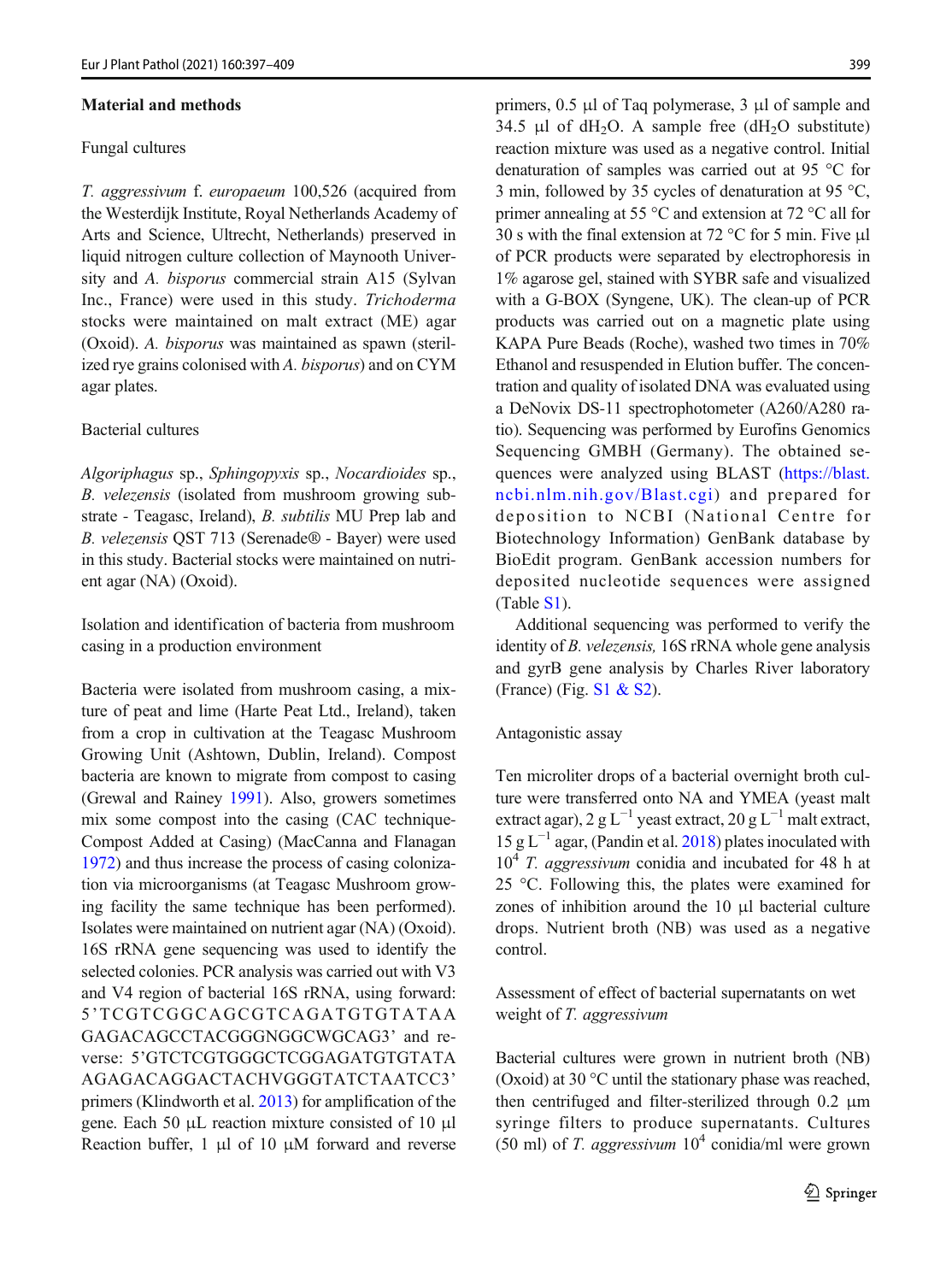for 24 h at 30 °C and 200 rpm in ME broth and then supplemented with bacterial (Algoriphagus sp., Sphingopyxis sp., Nocardioides sp., Bacillus spp.) stationary phase supernatant to give a final concentration of 25% v/v and incubated for an additional 24 h under the same conditions. Cultures were harvested by centrifugation at  $4143 \times g$  for 15 min. The supernatant was discarded, and wet mass was measured.

# Effect of B. velezensis supernatant on A. bisporus growth

Cultures (50 ml) of A. bisporus (one spawn grain of A15 in CYM broth) were grown for 8 days in CYM broth at 25 °C and 200 rpm and supplemented with 25%  $v/v$ bacterial supernatant for an additional 2-days at 25 °C. A. bisporus mycelium was harvested by centrifugation at 4143×g for 15 min. The supernatant was discarded, and wet mass was measured.

# LFQ proteomics of T. aggressivum and A. bisporus treated with B. velezensis supernatant

Proteins were extracted according to Maher et al. [\(2018\)](#page-11-0) from A. bisporus mycelium which was grown for 8-days and then supplemented with B. velezensis supernatant  $(n=3)$  for an additional 2-days. Proteins were also extracted from T. *aggressivum* mycelium which was grown for 24 h and then supplemented with *B. velezensis* supernatant  $(n = 3)$  for an additional 24 h. The Bradford method was used to quantify proteins for acetone precipitation overnight. Samples were centrifuged at  $14500 \times g$  for 10 min, and the pellet was resuspended in 25 μl of 6 M urea, 2 M thiourea and 0.1 M Tris-HCl buffer (pH 8.0). Proteins were reduced with dithiothreitol (0.5 M DTT), alkylated with iodoacetamide (0.55 M IAA) and digested with sequence grade trypsin (Promega, Ireland) at a trypsin: protein ratio of 1:40, overnight at 37 °C. Tryptic peptides were purified for mass spectrometry using C18 spin columns (Medical Supply Company, Ireland) and 0.75 μg of peptide mix was eluted onto a QExactive (ThermoFisher Scientific, USA) high resolution accurate mass spectrometer connected to a Dionex Ultimate 3000 (RSLCnano) chromatography system. Peptides were separated by an increasing acetonitrile gradient from 2%–40% on a Biobasic C18 Picofrit column (100 mm length, 75 mm ID), using a 120-min reverse phase gradient at a low rate of 250 nl/min. A full MS scan of range 200–2000 was followed to select the 15 most intense ions prior to MS/MS. Identification of proteins from this data was performed using the Andromeda search engine in Max-Quant (version 1.2.2.5) to correlate against an A. bisporus and T. aggressivum database downloaded from [www.uniprot.org](http://www.uniprot.org).

The MS proteomic data and MaxQuant search output files have been added to the ProteomeXchange Consortium (Perez-Riverol et al. [2019\)](#page-11-0) via the PRIDE partner repository with the dataset identifier PXD017970. The Perseus software package (v. 1.5.5.3) was used for results processing, statistical analyses and graphics generation. LFQ intensities were log2-transformed and ANOVA of significance and t-tests between the treated groups was performed using a  $p$  value of 0.05 and significance was determined using FDR correction (Benjamini and Hochberg [1995\)](#page-10-0). Proteins which had non-existent values (suggestive of absence or very low abundance in a sample) were also used in statistical analysis. Proteins found to be absent (below the level of detection) in one or more treatments and present (above the level of detection) in three or fewer treatments were also used in statistical analysis of the total differentially expressed group following imputation of the zero values with values that simulate low abundant proteins.

These proteins were subjected to Gene Ontology (GO) analysis by Blast2GO software tool [\(https://www.blast2go.com/\)](https://www.blast2go.com/). Statistically enriched GO descriptors were examined to identify clusters of proteins enriched within statistically significant differentially abundant (SSDA) protein lists ( $p < 0.05$ ).

The Search Tool for the Retrieval of INteracting Genes/Proteins (STRING) v10.5 ([http://string-db.org/](http://string--db.org/)) was used to map known and predicted protein:protein interactions. UniProt gene lists (extracted from Perseus) were inputted and analyzed in STRING using the medium confidence (0.5) setting to produce interactive protein networks for proteins increased and decreased in abundance.

## Statistical analysis

Proteomic and yield experiments were carried out in three replicates and results are expressed as the mean  $\pm$  SE. ANOVA and t-tests with significant differences were considered at  $p < 0.05$  (Prism 5.0, GraphPad Software, Inc.).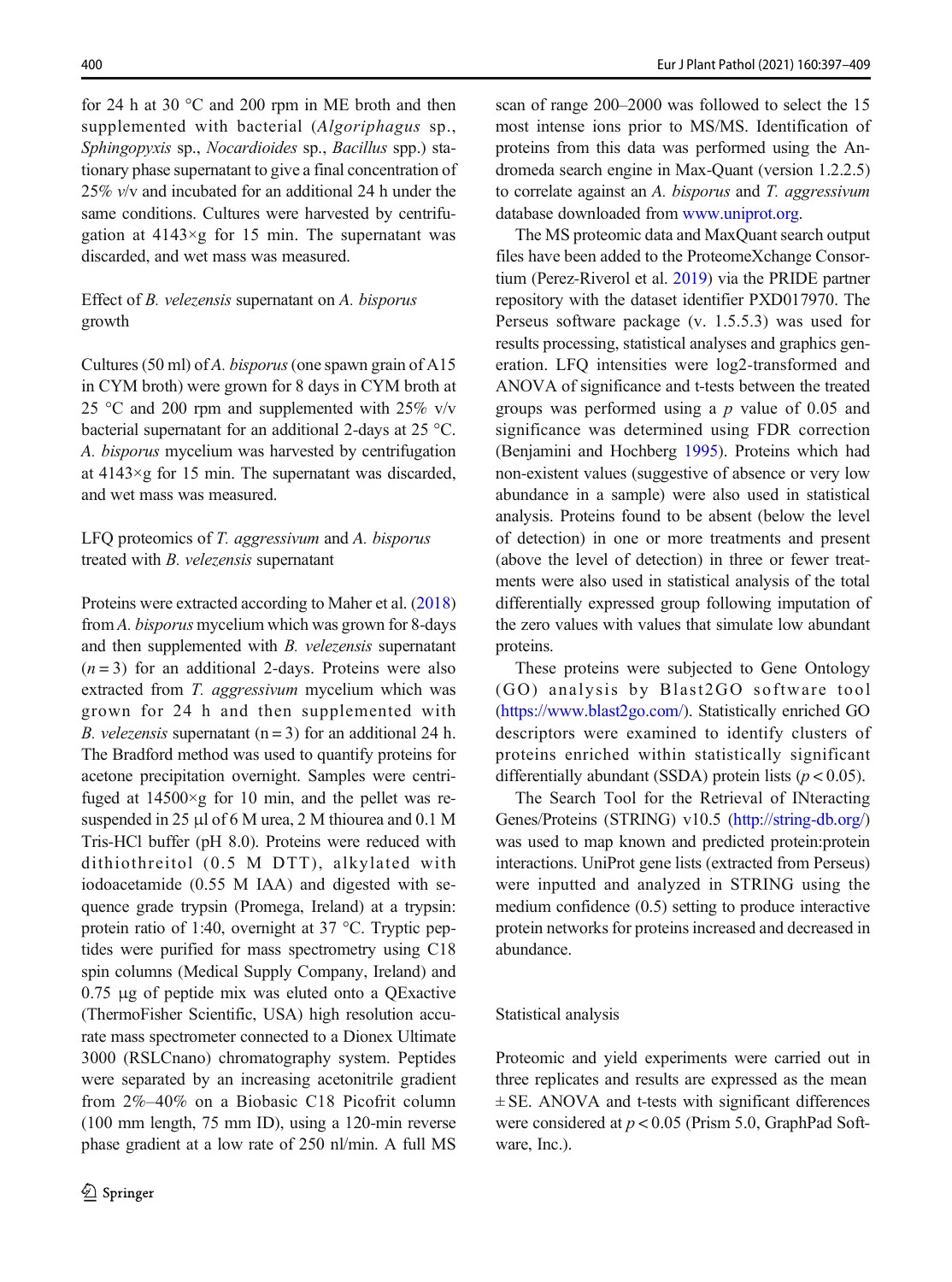#### Results

## Bacterial identification

A range of bacteria was isolated from the mushroom casing and cultivated on NA (Oxoid). Four individuals were selected for further study: Algoriphagus sp., Sphingopyxis sp., Nocardioides sp. and B. velezensis. Bacterial amplicons were deposited in GenBank database and analyzed by BLAST program (Table S1). B. velezensis QST 713 (Serenade® - Bayer) and a B. subtilis isolate from Maynooth University Prep Laboratory were also included in this study. B. velezensis (Fig. S1 & S2) deposited in GenBank under MT156336, is the main focus of this study.

#### Antagonistic test

B. velezensis produced a zone of inhibition (radius = 8.2 mm) on NA agar plates inoculated with  $10^4$  T. aggressivum conidia after 48 h (Fig. S3a). Two of the mushroom casing bacteria identified in this study had no inhibitory effect, while Sphingopyxis sp., B. velezensis QST 713 and B. subtilis (MU Prep Lab) produced zones of inhibition of  $36.18 \pm 2.2$ ,  $67.86 \pm 5.1$ and  $32.8 \pm 2.9$  mm<sup>2</sup>, respectively when incubated on NA plates (Fig. S3a). Further tests performed on YMEA and NA plates at 25  $\degree$ C showed that *B*. *velezensis* and B. velezensis QST 713 produced an area of inhibition  $196.6 \pm 19.5$  mm<sup>2</sup> and  $309.0 \pm 46.0$  mm<sup>2</sup> on YMEA, respectively (Fig. S3b). B. subtilis produced no area of inhibition on YMEA or NA media (Fig. S3b).

# Effect of B. velezensis supernatant on T. aggressivum growth

The effect of bacterial supernatants on T. aggressivum growth was assessed after 48 h by measuring the wet mass of the T. aggressivum mycelium. The B. velezensis supernatant  $(25\%v/v)$  produced the greatest inhibition of T. *aggressivum* wet mass (Fig. S4) and in a subsequent trial containing B. velezensis supernatant *T. aggressivum* growth was  $2.9 \pm 0.3$  g compared to the control  $4.6 \pm 1.0$  g ( $P = 0.15$ , df = 6, t = 1.7) (Fig. [1a\)](#page-5-0). Since the B.velezensis isolate produced the greatest inhibition of mycelial growth it was selected for subsequent analysis.

# Effect of B. velezensis supernatant on A. bisporus growth

The effect of *B. velezensis* supernatant on *A. bisporus* growth was assessed after an initial 8-day incubation of A. bisporus at 25 °C and an additional 2-days of coincubation with 25% v/v B. velezensis filter-sterilized supernatant or NB (control). *B. velezensis* supernatant did not show any effect on the growth of A. bisporus mycelia. Average wet mass for the control was 5.1  $g \pm$ 0.7 and for the treatment was  $5.2 g \pm 1.2$  (Fig. [1b](#page-5-0)). There was no statistical difference between control and treatment samples ( $P = 0.95$ , df = 6, t = 0.07). The material was used for further proteomic analyses.

Proteomic analysis of response of T. aggressivum after exposure to B. velezensis supernatant

In total 9942 peptides were identified, representing 863 proteins, following exposure of T. aggressivum to B. velezensis. According to Perseus analysis a total of 417 T. aggressivum proteins in the B. velezensis treatment were determined to be differentially abundant (analysis of variance [ANOVA],  $P < 0.05$ ), 89 increased and 328 decreased in relative abundance with a fold change value of  $>2$ .

A principal-component analysis (PCA) performed on all filtered proteins distinguished the control and B. velezensis-treated samples, indicating a clear difference between the proteomes (Fig. S5). T. aggressivum control group (unchallenged) and T. aggressivum treated with B. velezensis supernatant showed clear differences based on hierarchical clustering of proteins increased in one group and decreased in another (Fig. S6). The clear difference in protein abundance similarities based on hierarchical clustering between the control group of T. aggressivum vs T. aggressivum treated with B. velezensis supernatant is further highlighted in Fig. S6. This image shows a heat map constructed using the data gathered from label-free proteomic analysis of T. aggressivum control vs. T. aggressivum treated with B. velezensis supernatant. Indicating that specific bunches of proteins that are increased in abundance in one group are decreased in another and vice versa, further pointing to the influence that the supernatant had on the overall proteome compared to control.

Exposure of T. aggressivum to B. velezensis supernatant led to an increase in proteins associated with catabolic processing of amino acids (40-fold), amino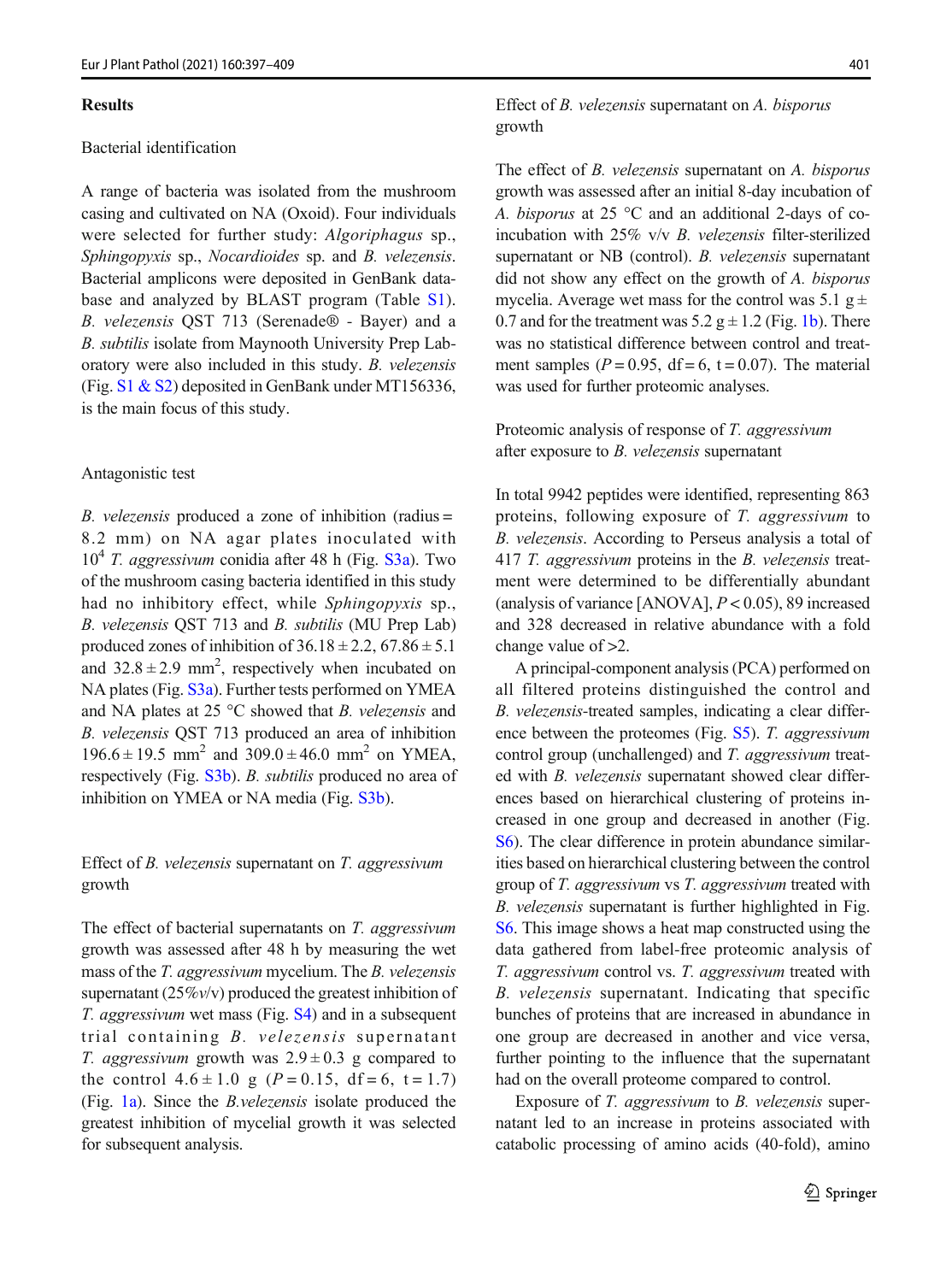<span id="page-5-0"></span>Fig. 1 a. T. agressivum growth [g] in CYM after 48 h incubation, containing 25% v/v of either: NB (Control) or B. velezensis supernatant. ( $p = 0.15$ ,  $t = 1.66$ , df = 6). b. A. bisporus growth [g] in CYM after 8-days incubation at 25 °C, containing 25% v/v of either: NB (Control) or B. velezensis supernatant for the last 2-days of incubation.  $P = 0.95$ ,  $t = 0.066$ , df = 6



# A. bisporus

oxidase proteins (14-fold), oxidoreductase proteins (13 fold, 4-fold) and hydrolases (3-fold). These results suggest that exposure to B. velezensis supernatant has a damaging effect on T. aggressivum as proteins associated with the breakdown of essential amino acids increased as did proteins associated with stress (Fig. [2\)](#page-7-0).

In addition to this, exposure of  $T$ . aggressivum to B. velezensis supernatant led to a decrease in the abundance of proteins such as anti-oxidants (29-fold), NTF2 domain containing protein (17-fold), 60S ribosomal protein L-13 (14-fold), glucoamylase proteins (13-fold), proteasome subunit proteins (11-fold) and other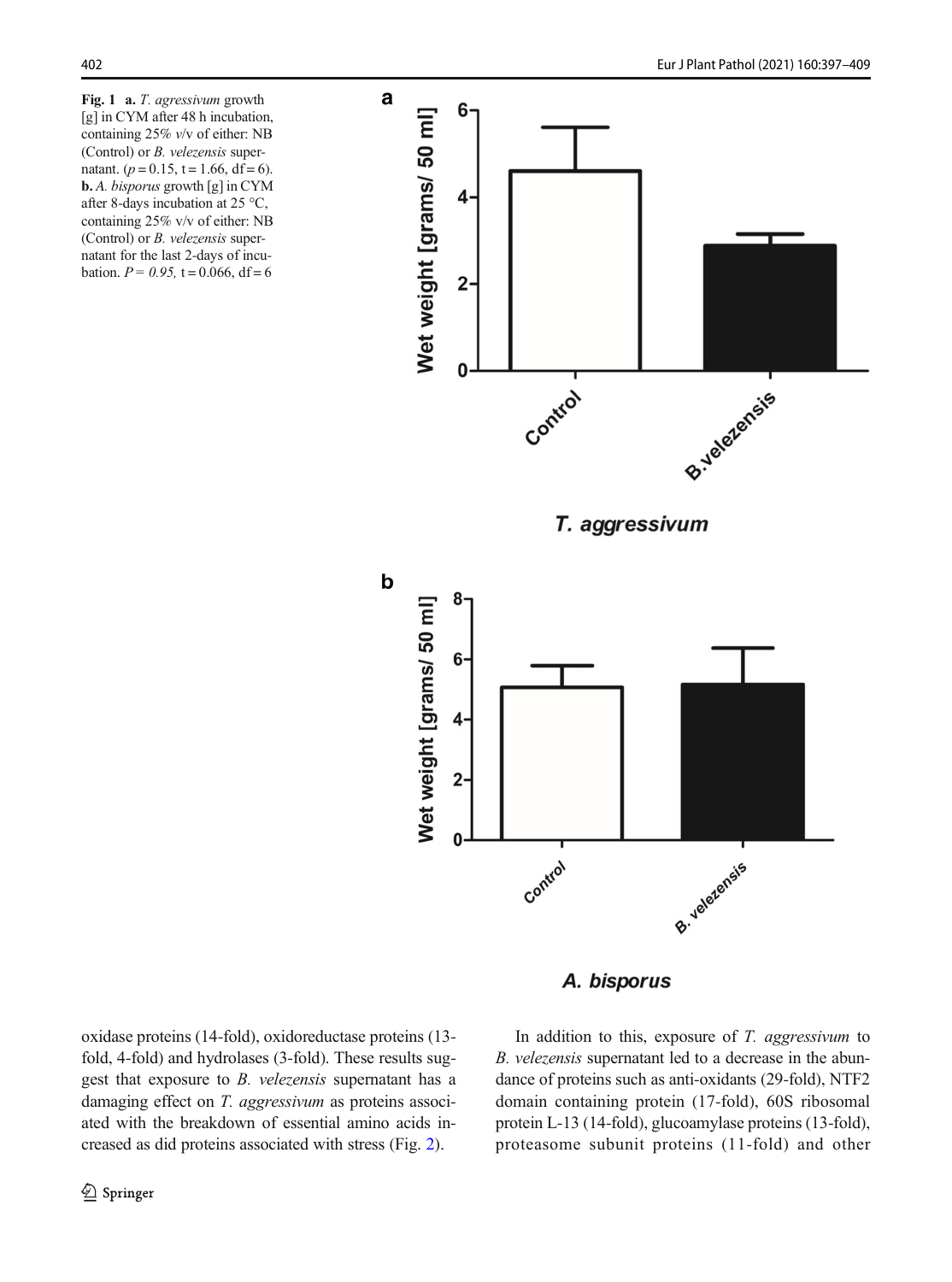ribosomal proteins (9-fold). This further emphasizes the detrimental effect of B. velezensis on T. aggressivum as essential growth proteins and proteins associated with preventing damage in cells decline (Fig. [2\)](#page-7-0).

According to STRING analysis [\(string-db.org](http://string--db.org)) there was enrichment of protein groups in T. aggressivum sample exposed to *B. velezensis* supernatant (Fig. [3\)](#page-8-0). Protein groups that were found to have more interactions among themselves were ribosomal, mitochondrial, catabolic, dehydrogenase and proteolytic proteins. Ribosomal proteins are involved in growth and development processes that seem to be altered in treated samples, and the mitochondrial cluster shows alteration in oxidase production meaning that the hyphae may have been under stress. Dehydrogenase proteins, and especially detoxification proteins, may be stimulated as a defense mechanism. Proteolysis breakdown of proteins into polypeptides or amino acids is also noted.

Proteins were subjected to Gene Ontology (GO) analysis by Blast2GO software tool (Fig. S7 a, b, c, d). Several GO terms belonging to biological process (oxidation-reduction and organic substance metabolic process), molecular function (ion binding, oxidoreductase activity), cellular component (intracellular organelle, membrane and cytoplasm) were significantly enriched within the *B. velezensis* group dataset. Hydrolases, oxidoreductases and transferases were the most enriched enzymes with hydrolases being the most abundant in B. velezensis challenged group. Indicating oxidative stress response.

Proteomic analysis of response of A. bisporus after exposure to B. velezensis

Following exposure to A. bisporus to B. velezensis supernatant a total 619 peptides were identified, representing 81 proteins. According to Perseus analysis a total of 12 A. bisporus proteins in the B. velezensis treatment were determined to be differentially abundant (analysis of variance [ANOVA],  $P < 0.05$ ), 1 increased and 11 decreased in relative abundance with a fold change value of >2.

A principal-component analysis (PCA) performed on all filtered proteins distinguished the control and B. velezensis treated samples (Fig. S8). Even though difference between control and treatment group proteomes exists these groups are close, suggesting less alteration in proteins between control and treatment groups.

Exposure of Agaricus bisporus to B. velezensis supernatant led to a decrease in proteins such as Prohibitin which plays a role in cell survival (13-fold, 6-fold), proteasomal proteins (11-fold), signaling proteins such as cytosolic adaptor domain containing protein (5-fold), aldehyde dehydrogenase which plays a role in cell detoxification (4-fold), ribosomal proteins (4-fold), DLH domain-containing protein (4-fold) and proteins involved in secondary metabolism such as PKS\_ER domain containing protein (3-fold) (Fig. [4](#page-9-0)). The downregulation of such proteins suggests that A. bisporus was not put under any stress upon contact with B. velezensis supernatant.

Only one protein was over-expressed in a statistically significant way (2-fold) but was found to be uncharacterized (Fig. [4](#page-9-0)). Combined, these results suggest that B. velezensis has no adverse effects on A. bisporus, a potentially useful result if B. velezensis was to be considered as a biocontrol against fungal pathogens of button mushrooms.

# **Discussion**

Effective biocontrol agents are urgently required globally as many chemical fungicides are being withdrawn or phased out. Reasons include pathogens developing resistance, chemicals being deactivated in substrates, toxicity to crops, and toxicity to non-target organisms (Grogan and Gaze [2000](#page-10-0); Romaine et al. [2005](#page-11-0); Gea et al. [2005](#page-10-0); Grogan [2006;](#page-10-0) Potočnik et al. [2015;](#page-11-0) Stanlet and Preetha [2016\)](#page-11-0). Hence, there is an intense focus placed on the discovery of novel, superior biocontrol bacteria (Potočnik et al. [2019](#page-11-0)).

Serenade® is Bayer's biocontrol agent containing non-pathogenic Bacillus velezensis(originally identified as B. subtilis) strain QST 713 for the treatment of fungal diseases in agricultural crops. Only a limited number of similar products are available on the commercial market. It contains compounds with multiple mechanisms of action, which makes resistance less likely. Bacillus velezensis strain QST 713 releases compounds such as lipopeptides which penetrate cell membranes of pathogenic cells, causing the cells to become leaky, allowing the entry of other anti-fungal compounds and resulting in cell death (Marrone [2002\)](#page-11-0).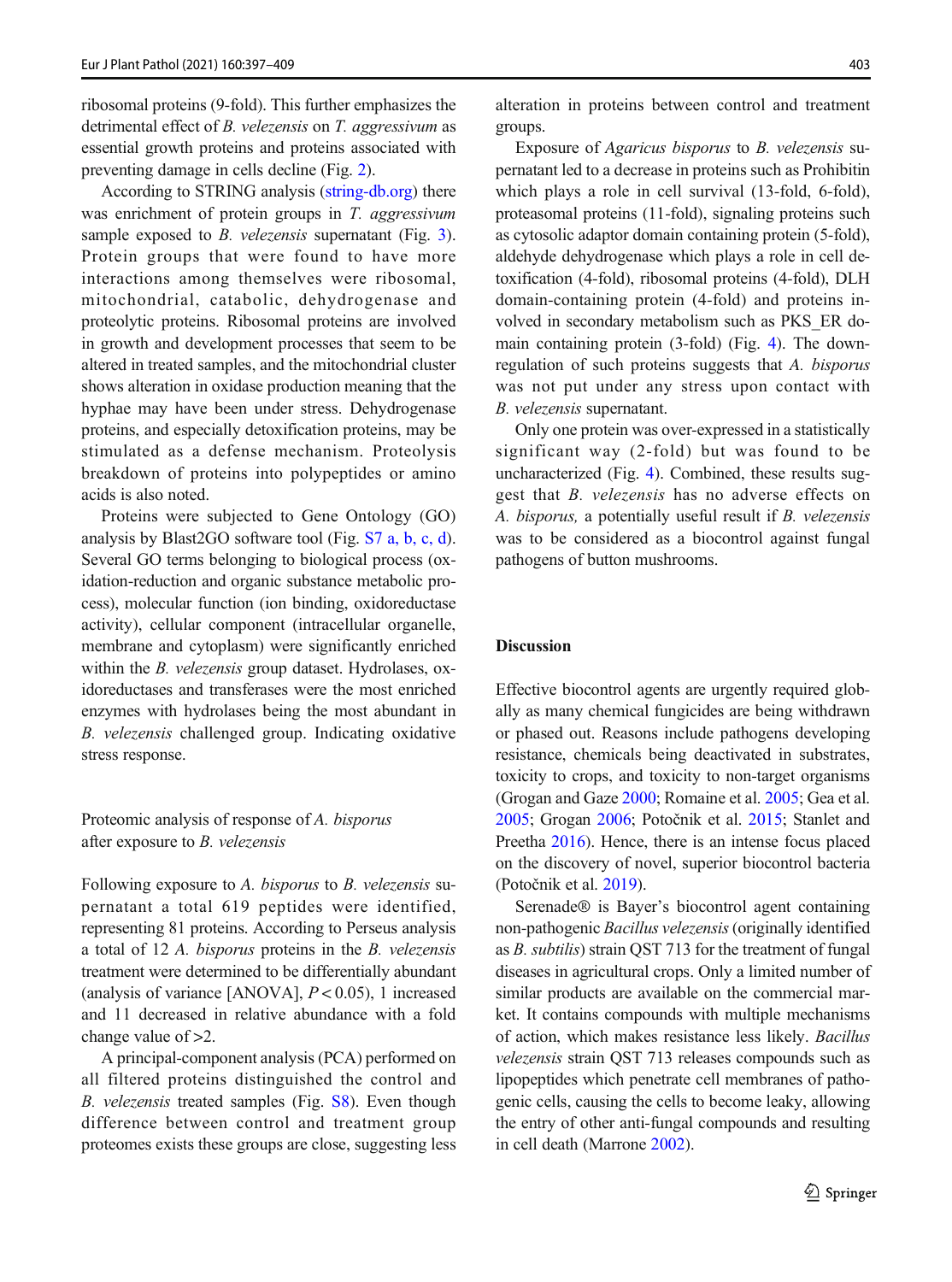<span id="page-7-0"></span>

Difference (T. aggressivum + B. velezensis) -Control

Fig. 2 Proteomic responses of T. aggressivum cultivated for 24 h and co-incubated with 25% v/v supernatant of. B. velezensis for additional 24 h. Volcano plot represents protein intensity difference (− log2 mean intensity difference) and significance in differences (− log P value) based on a two-sided t-test. Proteins above

Improvement of white mushroom yield following use of a Bacillus sp. has been reported by Tautorus and Townsley ([1983](#page-11-0)). Bacillus sp. added to A. bisporus compost significantly improved the mycelial growth and was effective with olive green mould (Chaetomium olivaceum) control. Védie and Rousseau ([2008](#page-11-0)) described efficacy of Serenade® against Trichoderma sp. Recent studies also showed the efficacy of B. velezensis in vivo trials (Pandin et al. [2018\)](#page-11-0). Elsewhere, Nagy et al. ([2012\)](#page-11-0) observed that B. amyloliquefaciens (species used in Serifel®) was effective in vivo against T. pleurotum, the causal agent of green mould on oyster mushroom, and that it improved the mushroom yield (+10%). Kosanović et al. ([2013](#page-10-0)) found that B. velezensis QST 713 (strain used in Serenade®) was highly toxic (in vitro) to all tested Trichoderma isolates from mushroom growing sites (ED50 values were below 1.3 mgL<sup>-1</sup>): T. aggressivum f. europaeum, T. harzianum, T. atroviride, T. koningii and T. virens. In a subsequent in vivo trial, a mixture of fungicide and biocontrol agent (80:20, prochloraz: Serenade®) was applied in the mushroom growing room and an antagonistic interaction was found between prochloraz and Serenade® regarding mushroom productivity. Disease symptoms were better prevented with individual treatments compared to their mixtures.

the line are considered statistically significant ( $p$  value <0.05) and those to the right and left of the vertical lines indicate relative fold changes >2. Annotations are given for the most differentially abundant proteins identified. These plots are based upon post imputed data

Therefore, Serenade® showed better disease control when it was applied alone than its mixture with the fungicide. However, Serenade® decreased mushroom yield in this trial compared to the controls (uninoculated and inoculated with T. harzianum) and the prochloraz fungicide treatment (Kosanović et al. [2013](#page-10-0)).

Bacillus species are generally considered as effective biocontrol agents due to inhibitory metabolites such as cell-wall degrading enzymes (Cawoy et al. [2011;](#page-10-0) Khan et al. [2018\)](#page-10-0), their growth-promoting plant hormones (Akinrinlola et al. [2018](#page-10-0); Radhakrishnan et al. [2017;](#page-11-0) Sansinenea [2019\)](#page-11-0) and ability to induce the equivalent of plant adaptive immunity (Fira et al. [2018](#page-10-0)). Many Bacillus species display antibiosis - an antagonistic effect towards pathogens (Kim and Chung [2004;](#page-11-0) Leelasuphakul et al. [2006](#page-11-0); Živković et al. [2010](#page-12-0); Cawoy et al. [2011;](#page-10-0) Bacon et al. [2015](#page-10-0)). Bacillus spp. produce spores that are resistant to various physical and chemical treatments such as heat, desiccation, UV irradiation and organic solvents (Leelasuphakul et al. [2008](#page-11-0)).

There are major concerns around the treatment of mycopathogens in the mushroom industry as host and pathogen are fungal so any biocontrol agent must show a differential effect in order not to compromise mushroom yield but still control the pathogen. Some Trichoderma spp. are used as biocontrol agents in plant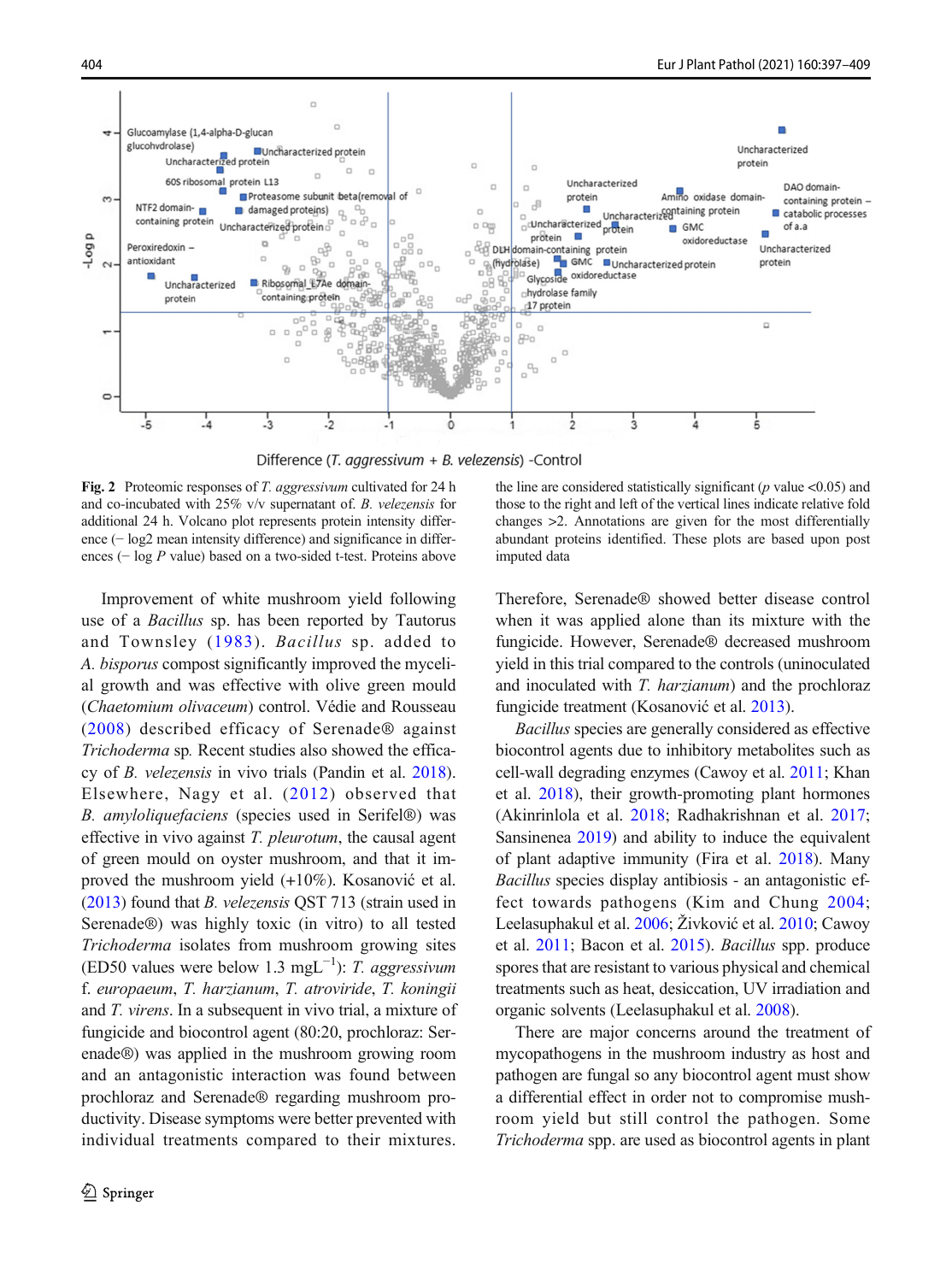<span id="page-8-0"></span>

Fig. 3 STRING analysis showing enrichment of protein groups seen in T. aggressivum sample treated with B. velezensis that have more interactions among themselves

protection (Weindling [1932](#page-12-0); Harman et al. [2010](#page-10-0); Lorito et al. [2010](#page-11-0)), but while they may be beneficially used for the control of fungal pathogens of plant-based crops, they are not desirable in mushroom crop production since, not only A. bisporus but Oyster mushroom (Pleurotus ostreatus) and Shiitake (Lentinula edodes) are also prone to Trichoderma infections (Qiu et al. [2017](#page-11-0); Wang et al. [2016\)](#page-12-0).

Screening of a variety of bacteria from mushroom compost (Algoriphagus sp., Sphingopyxis sp., Nocardioides sp., Bacillus sp) and comparing with commercial bacteria (B. velezensis QST 713, Serenade® - Bayer) led to identification of one Bacillus sp., B. velezensis, that inhibited T. aggressivum growth and did not affect A. bisporus.

Isolated B. velezensis produced the highest zone of inhibition on NA plates (radius  $= 8.2$  mm, Fig.  $\overline{S3}$ ) and

its supernatant inhibited the biomass production of T. aggressivum (Fig. [1a](#page-5-0), − 37%; Fig. S4). A principalcomponent analysis distinguished the control and B. velezensis -treated samples, indicating a clear difference between the proteomes (Fig. S5). The Heat map showed that proteins increased in abundance in control are decreased in T. aggressivum treated with B. velezensis and vice versa, pointing to the influence of B. velezensis supernatant on T. aggressivum proteome (Fig. S6). Further, label free proteomic analysis indicated that T. *aggressivum* showed an increased abundance in stress response proteins, oxidoreductase (14-fold, 13-fold and 4-fold) and hydrolase (3-fold), and a strong increase in abundance of proteins associated with catabolic processing of essential amino acids (40 fold) (Fig. [2](#page-7-0)).On the other hand, exposure of T. aggressivum to B. velezensis supernatant led to a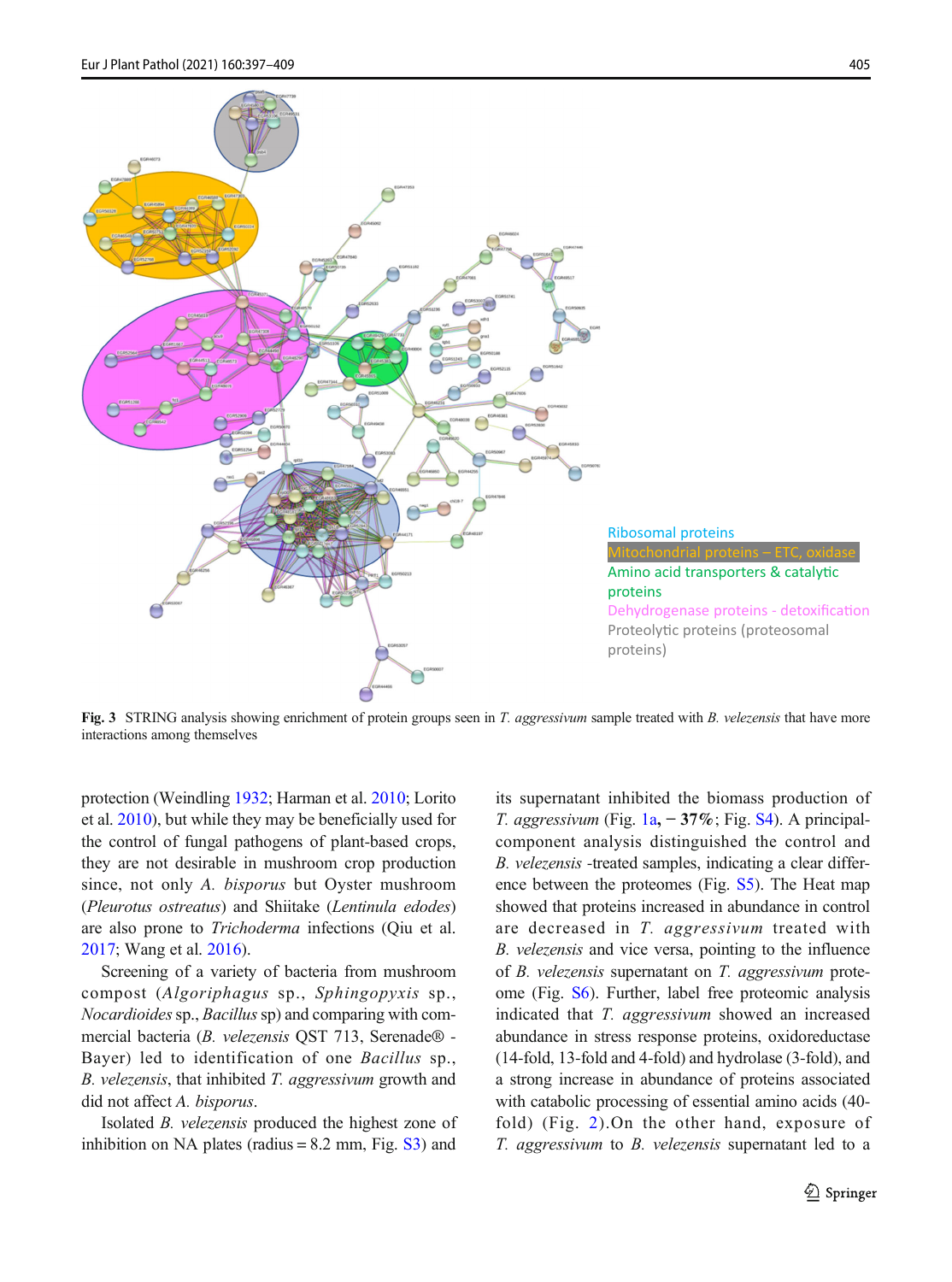<span id="page-9-0"></span>

Difference (A. bisporus + B. velezensis) - Control

Fig. 4 Proteomic responses of A. bisporus cultivated for 8 days and co-incubated with 25% v/v supernatant of B. velezensis for additional 48 h. Volcano plot represents protein intensity difference (− log2 mean intensity difference) and significance in differences (− log P value) based on a two-sided t-test. Proteins above

reduction in the abundance of proteins associated with growth such as 60S ribosomal protein L-13 (14-fold) and other ribosomal proteins (9-fold). Also, antioxidants (29-fold), NTF2 domain containing protein (17-fold), glucoamylase proteins (13-fold) and proteasome subunit proteins (11-fold) were decreased (Fig. [2\)](#page-7-0). Gene Ontology analysis supported oxidative stress response in *B. velezensis* treated group (Fig. S7 a, b, c, d). While, STRING analysis showed ribosomal proteins, mitochondrial stress response, detoxification defense mechanism and catabolic processes of proteins, polypeptides and amino acids to be active (Fig. [3\)](#page-8-0). All these results indicate that exposure of T. aggressivum to B. velezensis supernatant cause growth inhibition of mycopathogenic T. aggressivum and the induction of an oxidative stress response in the fungal cells.

In contrast, exposure of A. bisporus to B. velezensis supernatant showed no effect on A. bisporus. Biomass growth was slightly stimulated after co-incubation with *B. velezensis* supernatant (Fig.  $1b, +2\%$  $1b, +2\%$ ). A principal-

the line are considered statistically significant (p value  $\leq 0.05$ ) and those to the right and left of the vertical lines indicate relative fold changes >2. Annotations are given for the most differentially abundant proteins identified. These plots are based upon post imputed data

component analysis performed on all filtered proteins distinguished the control and B. velezensis -treated samples but also found this group proteomes are very close (Fig. S8). LFQ proteomic examination shows that A. bisporus was not under stress upon contact with B. velezensis supernatant (Fig. 4) – no decrease in growth and no stress induced proteins were evident. Exposure of A. bisporus to B. velezensis supernatant has led to a decrease in protein which plays a role in cell survival: prohibitin (13-fold, 6-fold), secondary metabolism: PKS\_ER domain containing protein (3-fold) and cell detoxification: aldehyde dehydrogenase (4 fold) (Fig. 4). The down-regulation of such proteins, suggests that A. *bisporus* was not under stress upon contact with B. velezensis supernatant.

The results obtained by an in vitro experimental design may not reflect the A. bisporus crop environment and further in vivo trials with the culture supernatant are essential to potentially confirm the in vitro results. The use of the culture supernatant, instead of the whole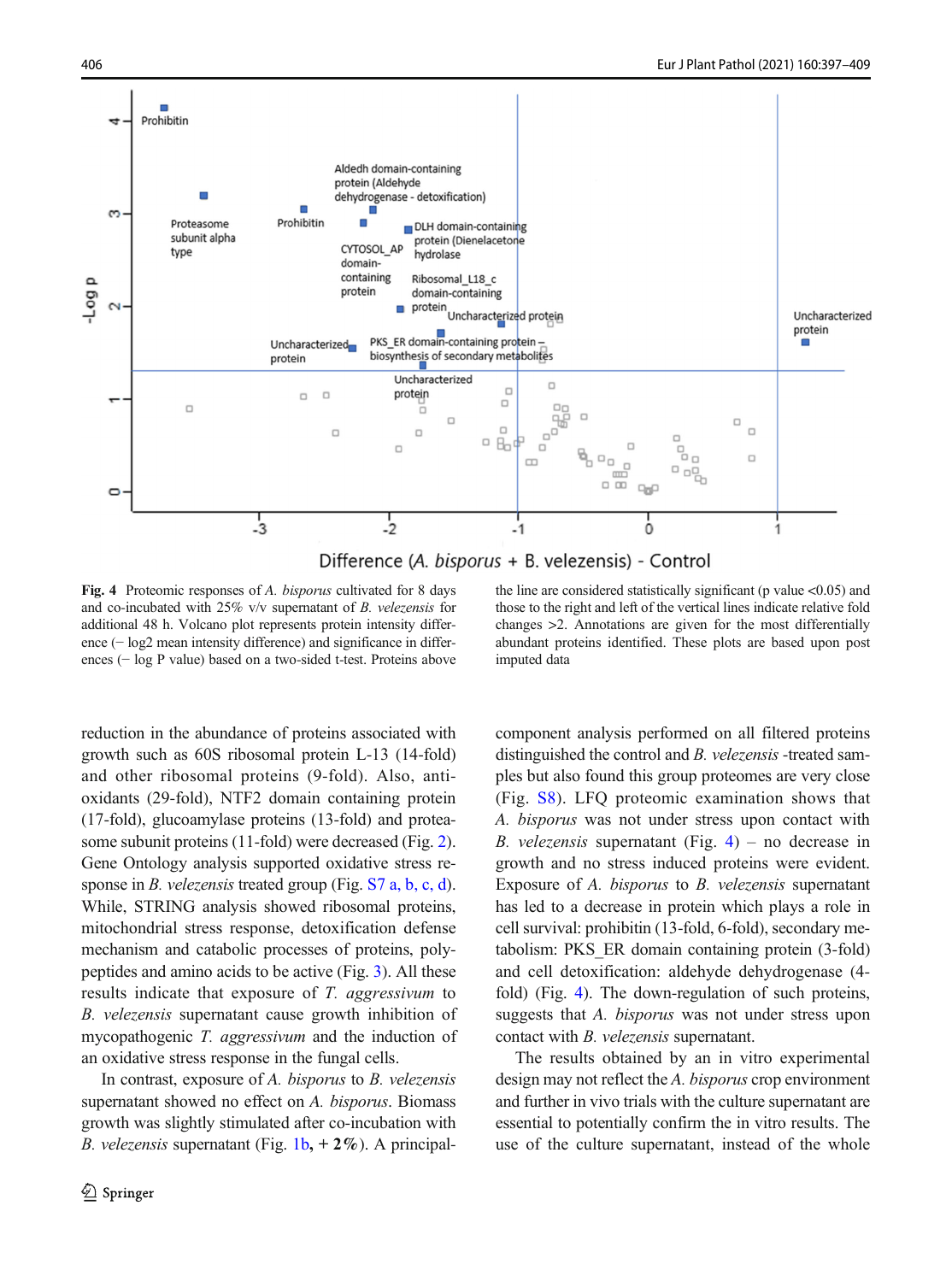<span id="page-10-0"></span>bacterium, might be beneficial since it does not depend on survival of the bacterium within the microbial community of the cropping system.

## Conclusion

B. velezensis showed favourable characteristics to be considered as a future biocontrol agent as it affects the mycopathogen (T. aggressivum) but does not produce any damage to the white mushroom (A. bisporus). Further testing of B. velezensis supernatants is required, both in mushroom growing test unit and in laboratory, to identify, purify and concentrate the specific components of the secretomes that play a role in pest control. In vivo trials with the culture supernatant are essential to potentially confirm the in vitro results.

Supplementary Information The online version contains supplementary material available at [https://doi.org/10.1007/s10658-](https://doi.org/10.1007/s10658-021-02252-5) [021-02252-5](https://doi.org/10.1007/s10658-021-02252-5).

Acknowledgments DK is a Postdoctoral Fellow supported by Irish Research Council, GOIPD/2018/115. Q-Exactive mass spectrometer was funded under the SFI Research Infrastructure Call 2012; Grant Number: 12/RI/2346. Dr. Thi Thuy Do, Maynooth University Antimicrobial Resistance and Microbiome Research Group, for helping with DNA extraction, sequencing, and identification.

Declarations This article does not contain any study with human participants or animals.

Conflict of interest The authors have no conflicts of interest to declare.

#### References

- Akinrinlola, R. J., Yuen, G. Y., Drijber, R. A., & Adesemoye, A. O. (2018). Evaluation of Bacillus strains for plant growth promotion and predictability of efficacy by in vitro physiological traits. *International Journal of Microbiology*, 2018, 1–11. <https://doi.org/10.1155/2018/5686874>.
- Alexander, S. (2015). Horticulture in Ireland. Teagasc Research,  $1 0 (3)$ ,  $1 8 - 1 9$  [https://www.teagasc.](https://www.teagasc.ie/media/website/publications/2015/TResearch--Autumn--15.pdf) [ie/media/website/publications/2015/TResearch-Autumn-15.pdf.](https://www.teagasc.ie/media/website/publications/2015/TResearch--Autumn--15.pdf)
- Anon, (2009). Directive 2009/128/EC of the European Parliament and of the Council of 21 October 2009, establishing a framework for Community action to achieve the sustainable use of

pesticides. [https://eur-lex.europa.eu/legal](https://eur--lex.europa.eu/legal--content/EN/TXT/HTML/?uri==CELEX:02009L0128--20091125&from==EN)[content/EN/TXT/HTML/?uri=CELEX:02009L0128-](https://eur--lex.europa.eu/legal--content/EN/TXT/HTML/?uri==CELEX:02009L0128--20091125&from==EN) [20091125&from=EN](https://eur--lex.europa.eu/legal--content/EN/TXT/HTML/?uri==CELEX:02009L0128--20091125&from==EN)

- Bacon, C.W., Palencia, E.R., Hinton, D.M. (2015). Abiotic and biotic plant stress-tolerant and beneficial secondary metabolites produced by Endophytic Bacillus species, In: Arora, N.K. (Ed.), Plant microbes Symbiosis: Applied facets. Springer India, New Delhi, (pp. 163–177). [https://doi.](https://doi.org/10.1007/978-81-322-2068-8_8) [org/10.1007/978-81-322-2068-8\\_8.](https://doi.org/10.1007/978-81-322-2068-8_8)
- Benjamini, Y., & Hochberg, Y. (1995). Controlling the false discovery rate: A practical and powerful approach to multiple testing. Journal of the Royal Statistical Society, Series B, 57(1), 289–300.
- Cawoy, H., Bettiol, W., Fickers, P., Onge, M. (2011). Bacillusbased biological control of plant diseases, in: Stoytcheva, M. (Ed.), Pesticides in the modern world - pesticides use and management. InTech.
- Cho, W. C. S. (2007). Proteomics technologies and challenges. Genomics, Proteomics & Bioinformatics, 5, 77–85. [https://doi.org/10.1016/S1672-0229\(07\)60018-7](https://doi.org/10.1016/S1672-0229(07)60018-7).
- Fira, D., Dimkić, I., Berić, T., Lozo, J., & Stanković, S. (2018). Biological control of plant pathogens by Bacillus species. Journal of Biotechnology, 285, 44–55.
- Fletcher, J.T., Yarham, D.J. (1976). The incidence of benomyl tolerance in Verticillium fungicola, Mycogone perniciosa and Hypomyces rosellus in mushroom crops. Annals of Applied Biology. 84, 343–353.
- Gea, F. J., Navarro, M. J., & Tello, J. C. (2005). Reduced sensitivity of the mushroom pathogen Verticillium fungicola to prochloraz-manganese in vitro. Mycological Research, 109, 741–745.
- Grewal, S. I. S., & Rainey, P. B. (1991). Phenotypic variation of Pseudomonas putida and P. tolizasii affects the chemotactic response to Agaricus bisporus mycelial exudate. Journal of General Microbiology., 137, 2761–2768.
- Grogan, H. M. (2006). Fungicide control of mushroom cobweb disease caused by Cladobotryum strains with different benzimidazole resistance profiles. Pest Management Science, 62(2), 153–161. [https://doi.org/10.1002/ps.1133.](https://doi.org/10.1002/ps.1133)
- Grogan, H.M. (2008). Challenges facing mushroom disease control in the 21st century. Mushroom biology and mushroom products. Proceedings of the Sixth International Conference on Mushroom Biology and Mushroom Products, Bonn, Germany: WSMBMP, (pp. 120–127).
- Grogan, H. M., & Gaze, R. H. (2000). Fungicide resistance among Cladobotryum spp.: Causal agent of cobweb disease of the edible mushroom Agaricus bisporus. Mycology Research, 104, 357–364.
- Harman, G. E., Obregón, M. A., Samuels, G., & Lorito, M. (2010). Changing models of biocontrol in the developing and developed world. Plant Disease, 94(8), 928–939.
- Khan, N., Martínez-Hidalgo, P., Ice, T. A., Maymon, M., Humm, E. A., Nejat, N., Sanders, E. R., Kaplan, D., & Hirsch, A. M. (2018). Antifungal activity of Bacillus species against Fusarium and analysis of the potential mechanisms used in biocontrol. Frontiers in Microbiology, 9, 23-63. [https://doi.](https://doi.org/10.3389/fmicb.2018.02363) [org/10.3389/fmicb.2018.02363](https://doi.org/10.3389/fmicb.2018.02363).
- Kosanović, D., Potočnik, I., Duduk, B., Vukojević, J., Stajić, M., Rekanović, E., & Milijašević-Marčić, S. (2013). Trichoderma species on Agaricus bisporus farms in Serbia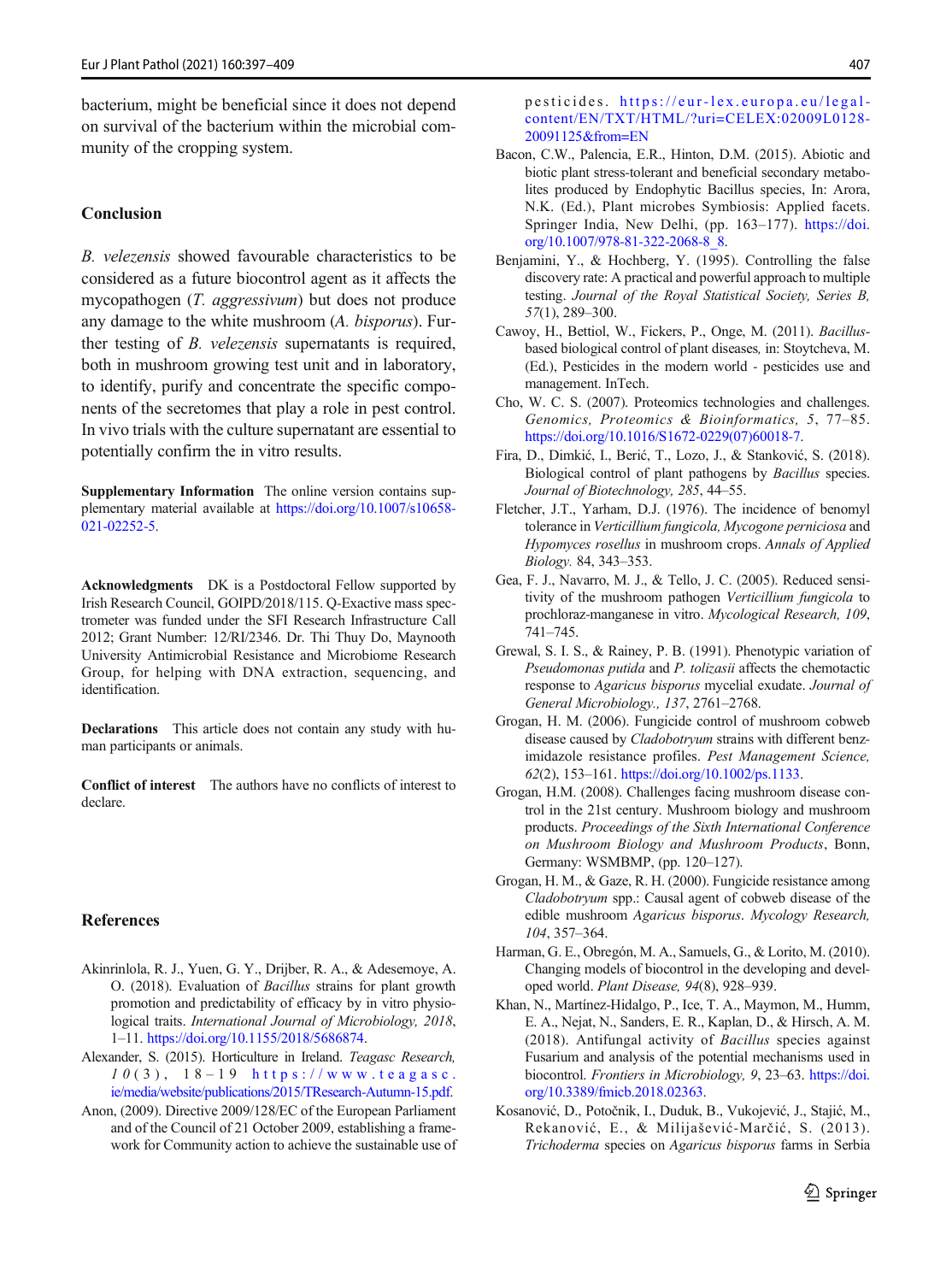<span id="page-11-0"></span>and their biocontrol. The Annals of Applied Biology, 163, 218–230.

- Kosanović, D., Potočnik, I., Vukojević, J., Stajić, M., Rekanović, E., Stepanović, M., & Milijašević-Marčić, S. (2015). Fungicide sensitivity of Trichoderma spp. from Agaricus bisporus farms in Serbia. Journal of Environmental Science and Health, Part B, 50(8), 607–613. [https://doi.org/10.1080](https://doi.org/10.1080/03601234.2015.1028849) [/03601234.2015.1028849.](https://doi.org/10.1080/03601234.2015.1028849)
- Kosanović, D., Sheehan, G., Grogan, H., & Kavanagh, K. (2019). Characterisation of the interaction of Pseudomonas putida and Pseudomonas tolaasii with Trichoderma aggressivum. European Journal of Plant Pathology, 156, 111–121. <https://doi.org/10.1007/s10658-019-01867-z>.
- Klindworth, A., Pruesse, E., Schweer, T., Peplies, J., Quast, C., Horn, M., & Glöckner, F. O. (2013). Evaluation of general 16S ribosomal RNA gene PCR primers for classical and next-generation sequencing-based diversity studies. Nucleic Acids Research, 41(1), e1. [https://doi.org/10.1093](https://doi.org/10.1093/nar/gks808) [/nar/gks808](https://doi.org/10.1093/nar/gks808).
- Kim, P., & Chung, K. C. (2004). Production of an antifungal protein for control of Colletotrichum lagenarium by Bacillus amyloliquefaciens MET0908. FEMS Microbiology Letters, 234, 177–183.
- Leelasuphakul, W., Sivanunsakul, P., & Phongpaichit, S. (2006). Purification, characterization and synergistic activity of β-1, 3-glucanase and antibiotic extract from an antagonistic Bacillus subtilis NSRS 89-24 against rice blast and sheath blight pathogens. Enzyme and Microbial Technology, 38, 990–997.
- Leelasuphakul, W., Hemmanee, P., & Chuenchitt, S. (2008). Growth inhibitory properties of Bacillus subtilis strains and their metabolites against the green mold pathogen (Penicillium digitatum Sacc.) of citrus fruit. Postharvest Biology and Technology, 48, 113–121.
- Lorito, M., Woo, S. L., Harman, G. E., & Monte, E. (2010). Translational research on Trichoderma: From 'omics to the field. Annual Review of Phytopathology, 48, 395–417. <https://doi.org/10.1146/annurev-phyto-073009-114314>.
- MacCanna, C., & Flanagan, J. B. (1972). Casing types and techniques. Mushroom Science, 3, 727–731.
- Maher, A., Staunton, K., & Kavanagh, K. (2018). Analysis of the effect of temperature on protein abundance in Demodexassociated Bacillus oleronius. Pathogens and Disease, 76. <https://doi.org/10.1093/femspd/fty032>.
- Marrone, P. G. (2002). An effective biofungicide with novel modes of action. Pesticide Outlook, 13, 193–194.
- Mc Namara, L., Carolan, J. C., Griffin, C. T., Fitzpatrick, D., & Kavanagh, K. (2017). Analysis of the effect of entomopathogenic fungal culture filtrate on the immune response of the greater wax moth. Galleria mellonella. Journal of Insect Physiology, 100, 82–92.
- Nagy, A., Manczinger, L., Tombácz, D., Hatvani, L., Gyõrfi, J., Antal, Z., Sajben, E., Vágvõllgyi, C., & Kredics, L. (2012). Biological control of oyster mushroom green mould disease by antagonistic Bacillus species. Biological Control of Fungal and Bacterial Plant Pathogens. IOBC-WPRS Bulletin, 78, 289–293.
- Perez-Riverol, Y., Csordas, A., Bai, J., Bernal-Llinares, M., Hewapathirana, S., Kundu, D.J., Inuganti, A., Griss, J., Mayer, G., Eisenacher, M., Pérez, E., Uszkoreit, J., Pfeuffer, J., Sachsenberg, T., Yilmaz, S., Tiwary, S., Cox,

J., Audain, E., Walzer, M., Jarnuczak, A.F., Ternent, T., Brazma, A., Vizcaíno, J.A. (2019). The PRIDE database and related tools and resources in 2019: improving support for quantification data. Nucleic Acids Research, 47(1): 442– 450 (PubMed ID: 30395289).

- Pandin, C., Védie, R., Rousseau, T., Le Coq, D., Aymerich, S., & Briandet, R. (2018). Dynamics of compost microbiota during the cultivation of Agaricus bisporus in the presence of Bacillus velezensis QST713 as biocontrol agent against Trichoderma aggressivum. Biological Control, 127, 39–54. [https://doi.org/10.1016/j.biocontrol.2018.08.022.](https://doi.org/10.1016/j.biocontrol.2018.08.022)
- Potočnik, I., Stepanović, M., Rekanović, E., Todorović, B., & Milijašević-Marčić, S. (2015). Disease control by chemical and biological fungicides in cultivated mushrooms: Button mushroom, oyster mushroom and shiitake. Journal of Pesticides and Phytomedicine, 30(4), 201–208. [https://doi.](https://doi.org/10.2298/PIF1504201P) [org/10.2298/PIF1504201P](https://doi.org/10.2298/PIF1504201P).
- Potočnik, I., Rekanović, E., Todorović, B., Luković, J., Paunović, D., Stanojević, O., & Milijašević-Marčić, S. (2019). The effects of casing soil treatment with Bacillus subtilis Ch-13 biofungicide on green mould control and mushroom yield. Journal of Pesticides and Phytomedicine, 34(1), 53–60. <https://doi.org/10.2298/PIF1901053P>.
- Qiu, Z., Wu, X., Zhang, J., & Huang, C. (2017). High temperature enhances the ability of Trichoderma asperellum to infect Pleurotus ostreatus mycelia. PLoS One, 12(10), e0187055. [https://doi.org/10.1371/journal.pone.0187055.](https://doi.org/10.1371/journal.pone.0187055)
- Radhakrishnan, R., Hashem, A., & Abd Allah, E. F. (2017). Bacillus: A biological tool for crop improvement through bio-molecular changes in adverse environments. Frontiers in Physiology, 8, 667. [https://doi.org/10.3389](https://doi.org/10.3389/fphys.2017.00667) [/fphys.2017.00667](https://doi.org/10.3389/fphys.2017.00667) eCollection 2017.
- Romaine, C. P., Royse, D. J., & Schlagnhaufer, C. (2005). Superpathogenic Trichoderma resistant to Topsin M found in Pennsylvania and Delaware. Mushroom News, 53, 6–9.
- Royse, D.J., Baars, J., Tan, Q. (2017). Current overview of mushroom production in the world. In: Zied DC, Pardo-Giménez a (eds), edible and medicinal mushrooms, 1st edn. Technology and applications, (pp. 2–13).
- Sansinenea, E. (2019). Bacillus Spp.: As plant growth-promoting Bacteria. In book: Secondary metabolites of plant growthpromoting, [ebook] Puebla, Pue, Mexico: Springer nature Singapore Pte ltd. [https://doi.org/10.1007/978-981-13-5862-](https://doi.org/10.1007/978-981-13-5862-3_11) [3\\_11](https://doi.org/10.1007/978-981-13-5862-3_11).
- Savoie, J.-M., Foulongne-Oriol, M., Barroso, G., & Callac, P. (2013). 1 genetics and genomics of cultivated mushrooms, application to breeding of agarics. In F. Kempken (Ed.), Agricultural applications, the Mycota (pp. 3–33). Heidelberg: Springer, Berlin. [https://doi.org/10.1007/978-3-](https://doi.org/10.1007/978-3-642-36821-9_1) [642-36821-9\\_1.](https://doi.org/10.1007/978-3-642-36821-9_1)
- Stanlet, J., Preetha, G. (2016). Pesticide toxicity to non-target organisms exposure, Toxicity and Risk Assessment Methodologies. Springer Nature, 531p. [https://link.springer.](http://dx.doi.org/10.1007/978--94--017--7752--0.pdf) [com/content/pdf/10.1007/978-94-017-7752-0.pdf](http://dx.doi.org/10.1007/978--94--017--7752--0.pdf)
- Tautorus, T. E., & Townsley, P. M. (1983). Biological control of olive green mold in Agaricus bisporus cultivation. Applied and Environmental Microbiology, 45(2), 511–515.
- Védie, R., & Rousseau, T. (2008). Serenade biofungicide: une innovation mjeure dans les champignonnières françaises pour lutter contre Trichoderma aggressivum, agent de la moisissure verte du compost. La Lettre du CTC, 21, 1–2.